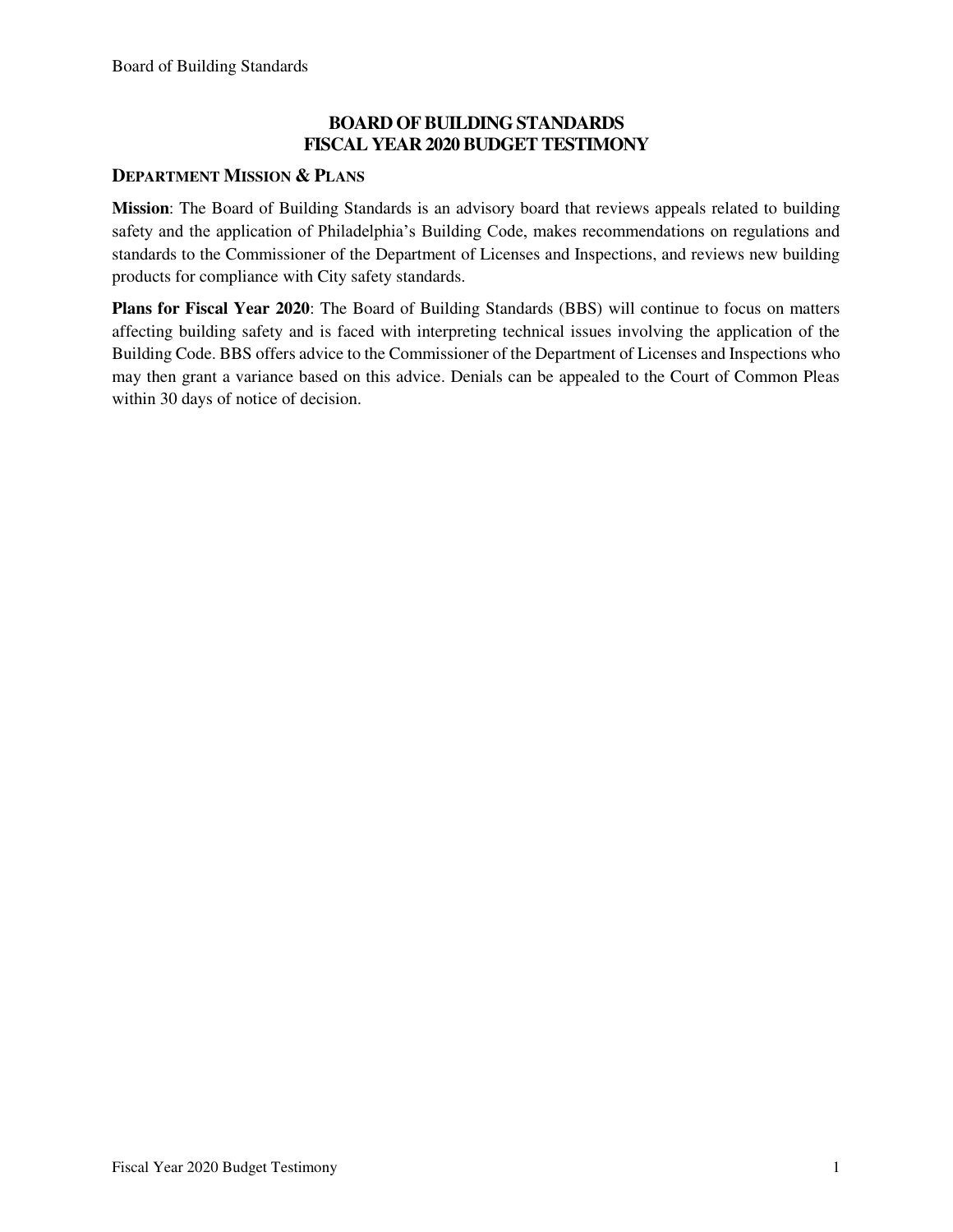| <b>Staff Demographics Summary (as of November 2018)</b> |          |          |          |          |  |
|---------------------------------------------------------|----------|----------|----------|----------|--|
|                                                         | Total    | Minority | White    | Female   |  |
| Number of Full-Time Staff                               |          |          | $\theta$ |          |  |
| Number of Exempt Staff                                  | $\theta$ | $\theta$ | $\Omega$ |          |  |
| Number of Executive Staff (deputy)<br>level and above)  | 0        |          | 0        |          |  |
| Average Salary, Full-Time Staff                         | \$70,780 | \$70,780 | N/A      | \$70,780 |  |
| Average Salary, Exempt Staff                            | N/A      | N/A      | N/A      | N/A      |  |
| Average Salary, Executive Staff                         | N/A      | N/A      | N/A      | N/A      |  |
| Median Salary, Full-Time Staff                          | \$70,780 | \$70,780 | N/A      | \$70,780 |  |
| Median Salary, Exempt Staff                             | N/A      | N/A      | N/A      | N/A      |  |
| Median Salary, Executive Staff                          | N/A      | N/A      | N/A      | N/A      |  |

| Budget Summary & Other Budget Drivers |  |
|---------------------------------------|--|
|---------------------------------------|--|

| <b>Employment Levels (as of November 2018)</b>            |                              |                                              |  |  |  |
|-----------------------------------------------------------|------------------------------|----------------------------------------------|--|--|--|
|                                                           | <b>Budgeted</b><br>in $FY19$ | Filled as of<br>the Increment<br>Run (11/18) |  |  |  |
| Number of Full-Time Positions                             |                              |                                              |  |  |  |
| Number of Exempt Positions                                |                              |                                              |  |  |  |
| Number of Executive Positions (deputy level<br>and above) |                              |                                              |  |  |  |
| Average Salary of All Full-Time Positions                 | \$70,780                     | \$70,780                                     |  |  |  |
| Median Salary of All Full-Time Positions                  | \$70,780                     | \$70,780                                     |  |  |  |

| <b>General Fund Financial Summary by Class</b> |                |             |                      |                |                |                  |
|------------------------------------------------|----------------|-------------|----------------------|----------------|----------------|------------------|
|                                                | FY18 Original  | FY18 Actual | <b>FY19 Original</b> | FY19 Estimated | FY20 Proposed  | Difference:      |
|                                                | Appropriations | Obligations | Appropriations       | Obligations    | Appropriations | <b>FY20-FY19</b> |
| Class 100 - Employee Compensation              | \$75.419       | \$67.339    | \$75,419             | \$78,574       | \$80,366       | \$1.792          |
|                                                | \$75,419       | \$67,339    | \$75,419             | \$78,574       | \$80,366       | \$1,792          |

The Board of Building Standards has no professional services contracts.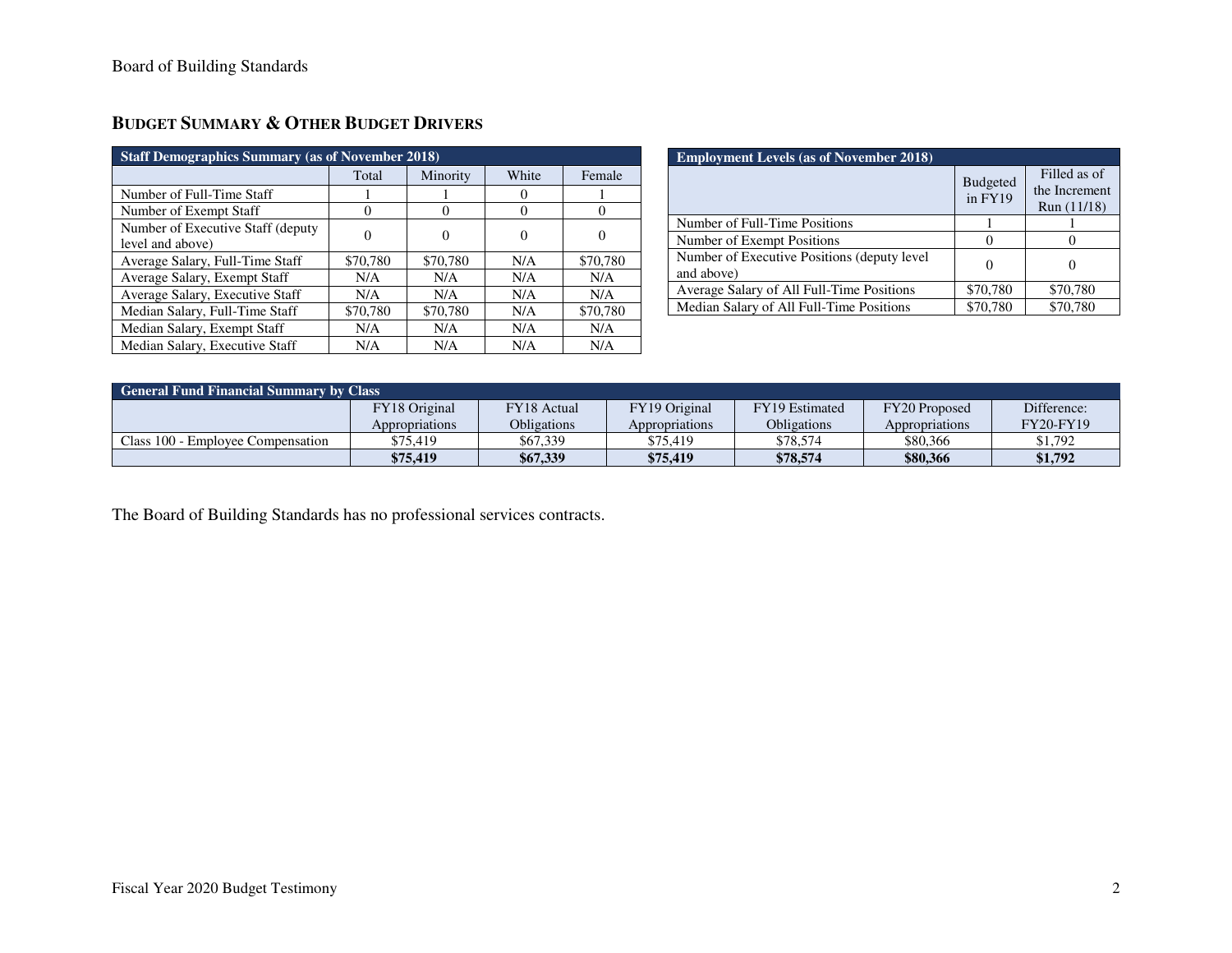#### **PROPOSED BUDGET OVERVIEW**

#### **Proposed Funding Request**:

The proposed Fiscal Year 2020 General Fund budget totals \$80,366, an increase of \$1,792 over Fiscal Year 2019 estimated obligation levels. This increase is primarily due to the Non-Represented Employee pay raises.

The proposed budget includes:

• \$80,366 in Class 100, a \$1,792 increase over FY19. This additional funding will cover the Non-Represented pay raises.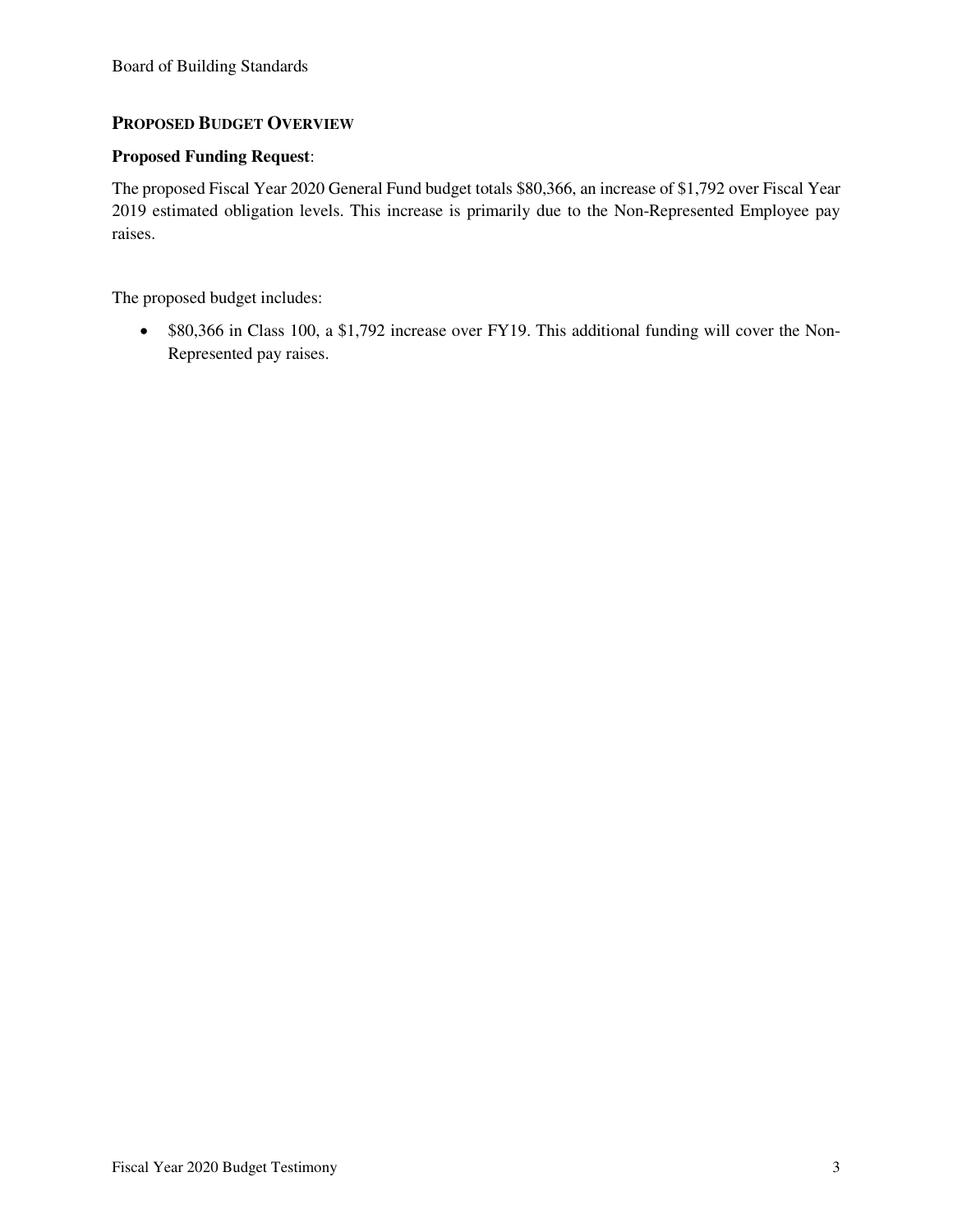# **STAFFING LEVELS**

The department is requesting one budgeted position for FY20, which represents no change from FY19.

## **NEW HIRES**

The Board of Building Standards has no new hires to report.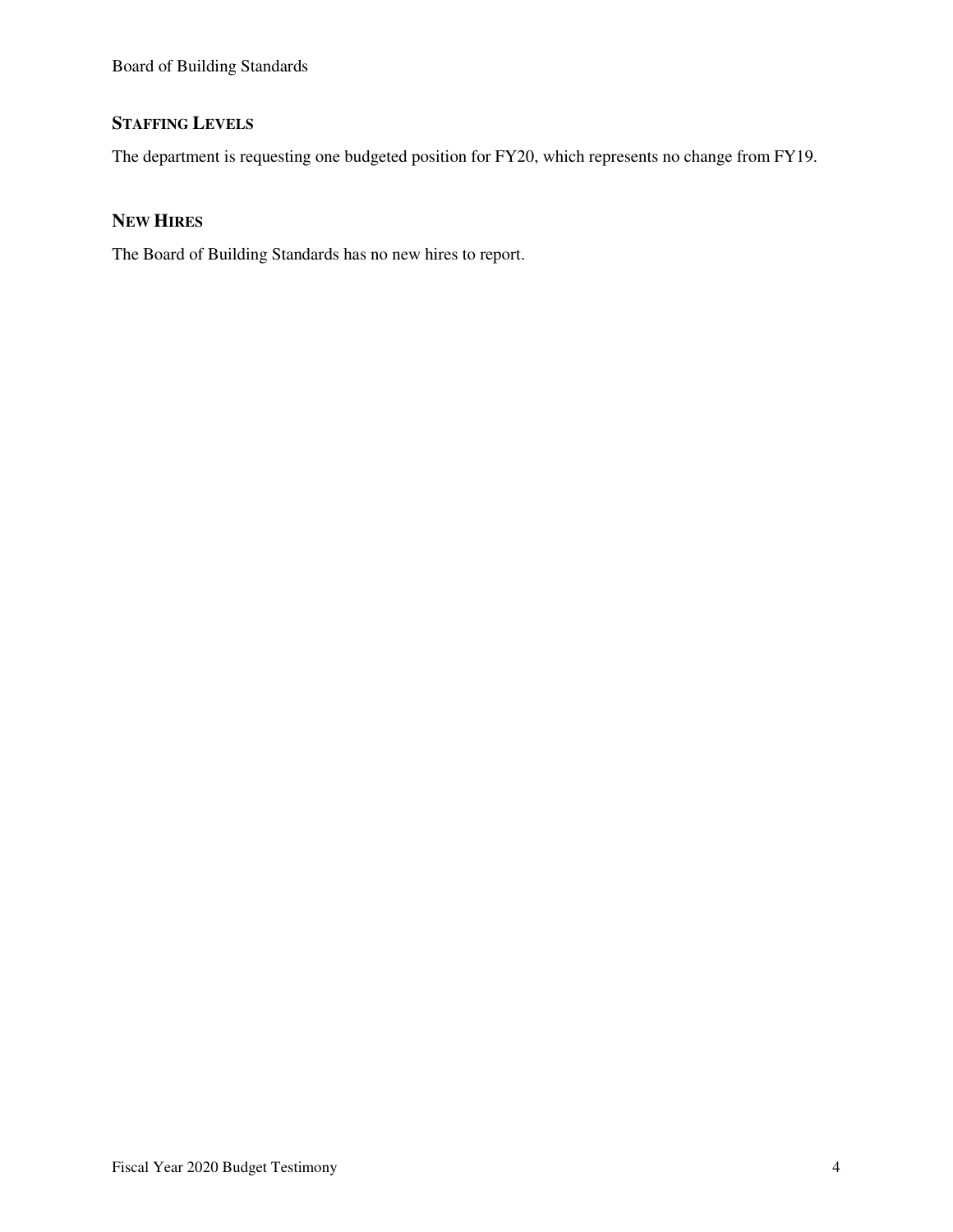# **PERFORMANCE, CHALLENGES, AND INITIATIVES**

N/A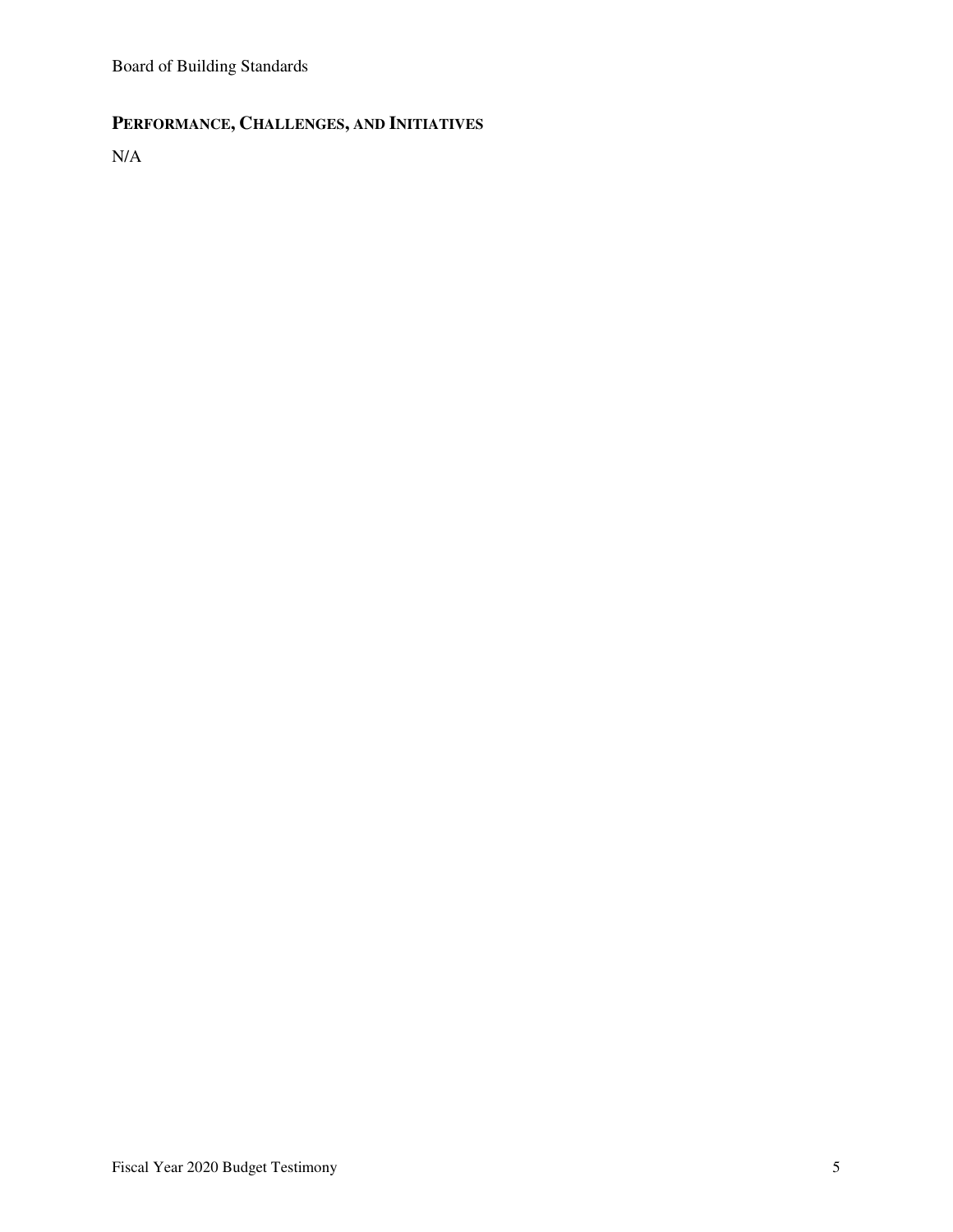# **OTHER BUDGETARY IMPACTS**

# **Federal and State (Where Applicable)**

N/A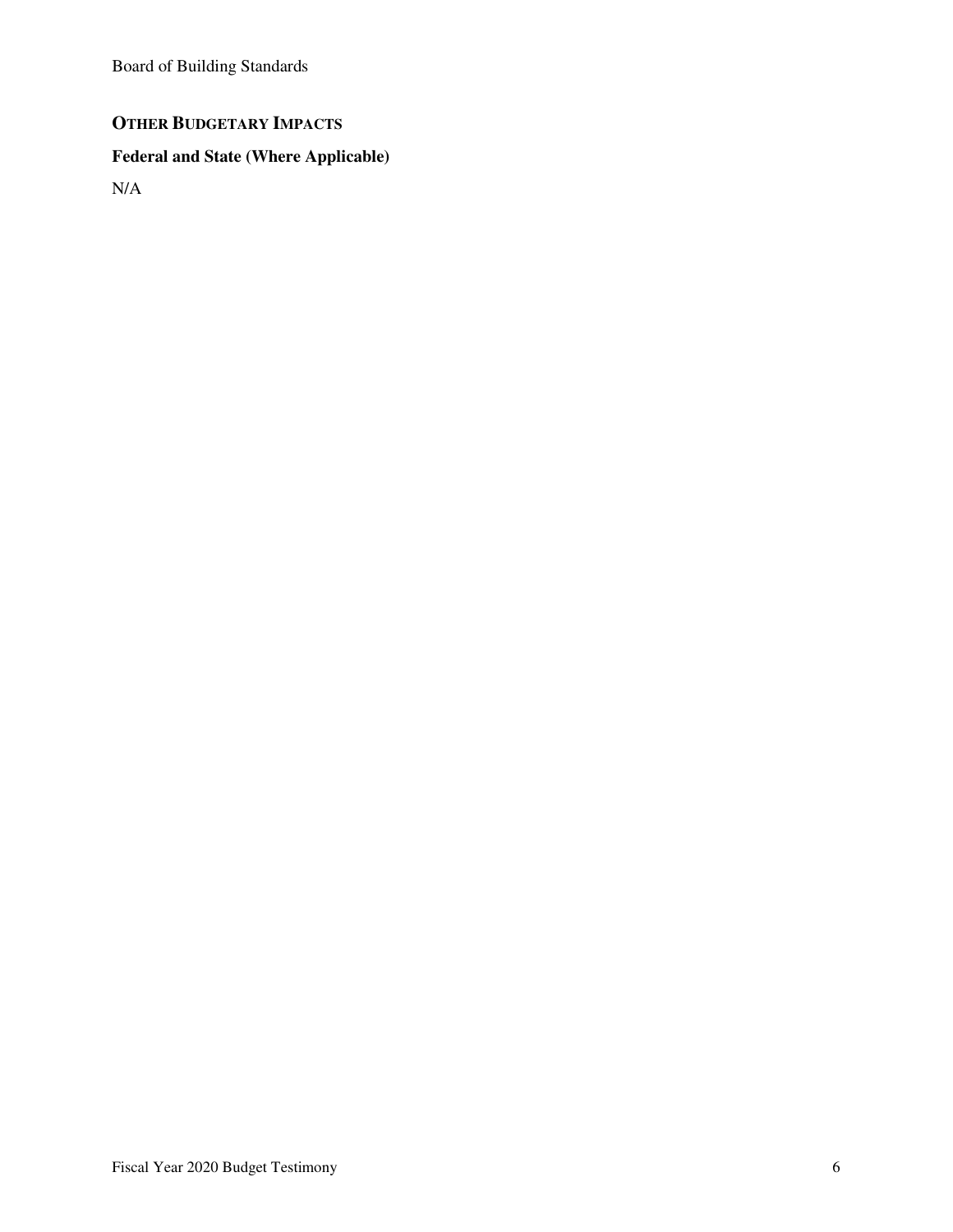## **CONTRACTING EXPERIENCE**

N/A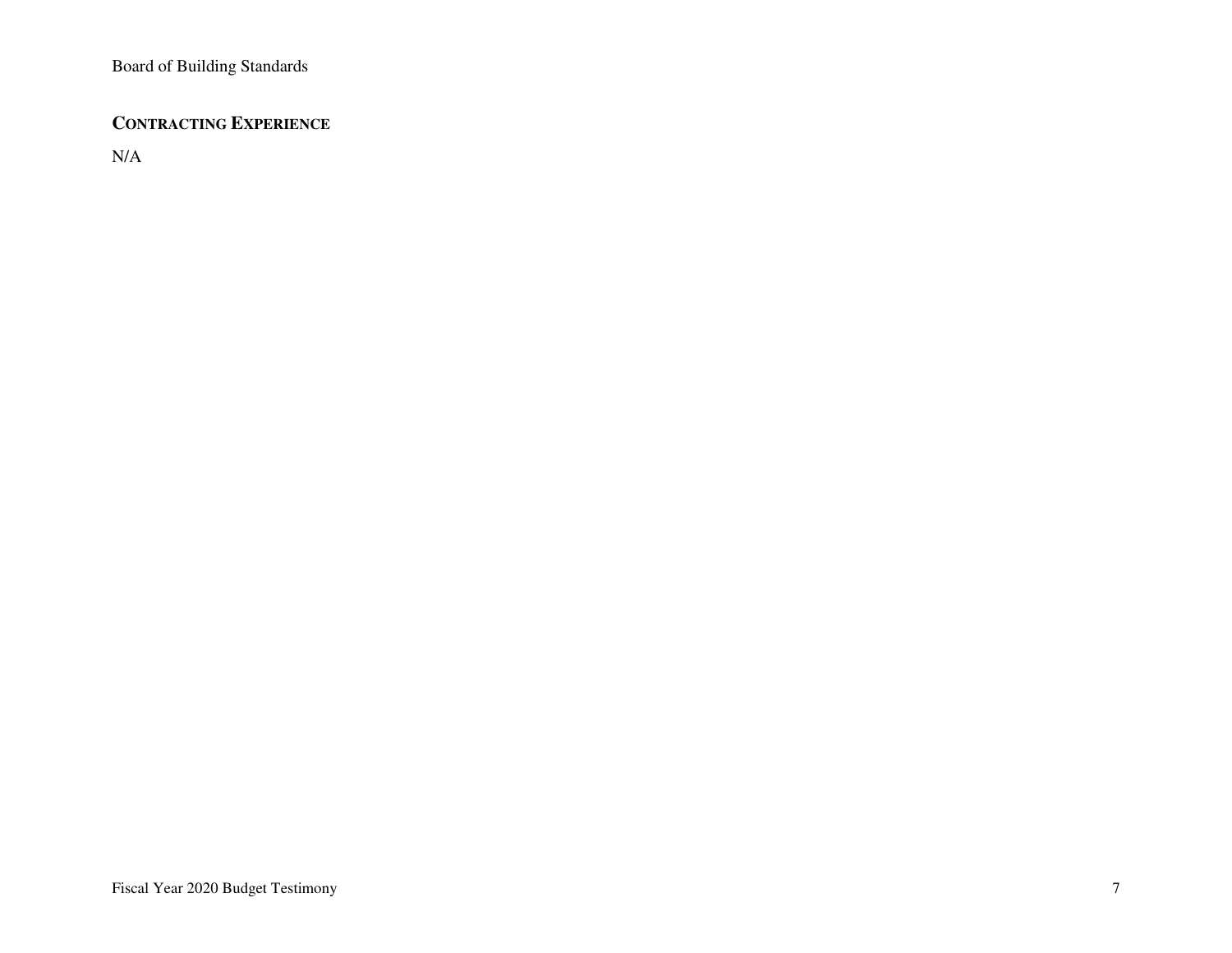# **EMPLOYEE DATA**

| <b>Staff Demographics (as of November 2018)</b> |                  |                  |                        |                  |                  |  |
|-------------------------------------------------|------------------|------------------|------------------------|------------------|------------------|--|
| <b>Full-Time Staff</b>                          |                  |                  | <b>Executive Staff</b> |                  |                  |  |
|                                                 | Male             | Female           |                        | Male             | Female           |  |
|                                                 | African-         | African-         |                        | African-         | African-         |  |
|                                                 | American         | American         |                        | American         | American         |  |
| Total                                           | $\boldsymbol{0}$ | $\mathbf{1}$     | <b>Total</b>           | $\theta$         | $\boldsymbol{0}$ |  |
| % of Total                                      | $0\%$            | 100%             | % of Total             | $0\%$            | $0\%$            |  |
| Average Salary                                  | N/A              | \$70,780         | Average Salary         | N/A              | N/A              |  |
| Median Salary                                   | N/A              | \$70,780         | Median Salary          | N/A              | N/A              |  |
|                                                 | White            | White            |                        | White            | White            |  |
| Total                                           | $\boldsymbol{0}$ | 0                | Total                  | $\mathbf{0}$     | $\theta$         |  |
| % of Total                                      | $0\%$            | $0\%$            | % of Total             | $0\%$            | $0\%$            |  |
| Average Salary                                  | N/A              | N/A              | Average Salary         | N/A              | N/A              |  |
| <b>Median Salary</b>                            | N/A              | N/A              | Median Salary          | N/A              | N/A              |  |
|                                                 | Hispanic         | Hispanic         |                        | Hispanic         | Hispanic         |  |
| Total                                           | $\overline{0}$   | $\overline{0}$   | Total                  | $\mathbf{0}$     | $\mathbf{0}$     |  |
| % of Total                                      | $0\%$            | $0\%$            | % of Total             | $0\%$            | $0\%$            |  |
| Average Salary                                  | N/A              | N/A              | Average Salary         | N/A              | N/A              |  |
| <b>Median Salary</b>                            | N/A              | N/A              | <b>Median Salary</b>   | N/A              | N/A              |  |
|                                                 | Asian            | Asian            |                        | Asian            | Asian            |  |
| Total                                           | $\boldsymbol{0}$ | $\boldsymbol{0}$ | Total                  | $\boldsymbol{0}$ | $\boldsymbol{0}$ |  |
| % of Total                                      | $0\%$            | $0\%$            | % of Total             | $0\%$            | $0\%$            |  |
| Average Salary                                  | N/A              | N/A              | Average Salary         | N/A              | N/A              |  |
| <b>Median Salary</b>                            | N/A              | N/A              | Median Salary          | N/A              | N/A              |  |
|                                                 | Other            | Other            |                        | Other            | Other            |  |
| Total                                           | $\overline{0}$   | $\overline{0}$   | Total                  | $\theta$         | $\mathbf{0}$     |  |
| % of Total                                      | $0\%$            | $0\%$            | % of Total             | $0\%$            | $0\%$            |  |
| Average Salary                                  | N/A              | N/A              | Average Salary         | N/A              | N/A              |  |
| Median Salary                                   | N/A              | N/A              | Median Salary          | N/A              | N/A              |  |
|                                                 | Bilingual        | Bilingual        |                        | <b>Bilingual</b> | Bilingual        |  |
| Total                                           | $\boldsymbol{0}$ | $\boldsymbol{0}$ | Total                  | $\mathbf{0}$     | $\boldsymbol{0}$ |  |
| % of Total                                      | $0\%$            | $0\%$            | % of Total             | $0\%$            | $0\%$            |  |
| Average Salary                                  | N/A              | N/A              | Average Salary         | N/A              | N/A              |  |
| Median Salary                                   | N/A              | N/A              | Median Salary          | N/A              | N/A              |  |
|                                                 | Male             | Female           |                        | Male             | Female           |  |
| Total                                           | $\boldsymbol{0}$ | 1                | Total                  | $\mathbf{0}$     | $\mathbf{0}$     |  |
| % of Total                                      | $0\%$            | 100%             | % of Total             | $0\%$            | $0\%$            |  |
| Average Salary                                  | N/A              | \$70,780         | Average Salary         | N/A              | N/A              |  |
| Median Salary                                   | N/A              | \$70,780         | Median Salary          | N/A              | N/A              |  |